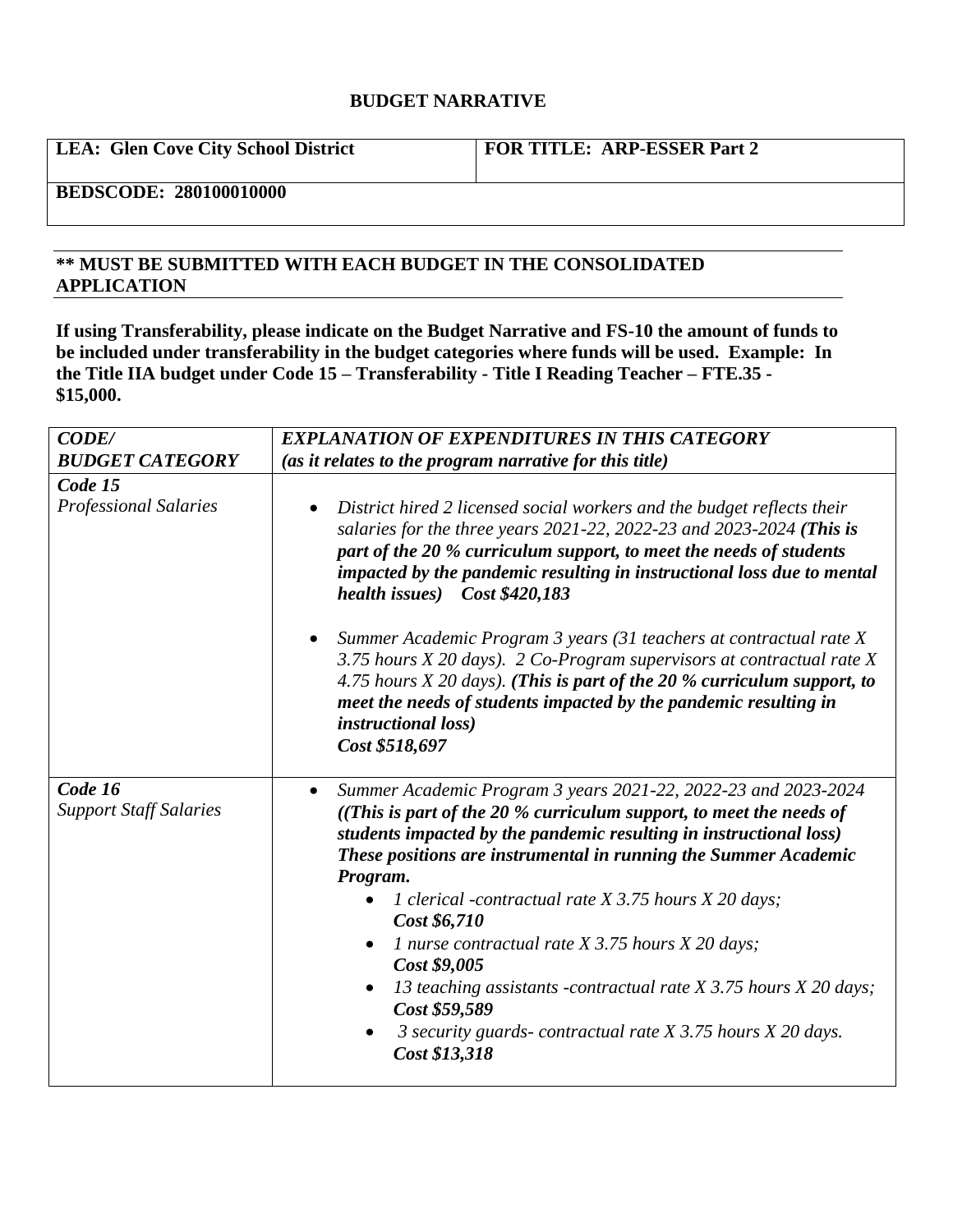| <b>CODE/</b>                             | <b>EXPLANATION OF EXPENDITURES IN THIS CATEGORY</b>                                                                                                                                                                                                                                                                                                                                                                                                                                                                                                                                                                                                                                                                                                                                                                                                                                                                                                                                                                                                                                                                                                                                                                                                                                                                                                                                                                                                                                                                                                                                                                                                                                                                                                                                                                                                                                                                                                                                                                   |
|------------------------------------------|-----------------------------------------------------------------------------------------------------------------------------------------------------------------------------------------------------------------------------------------------------------------------------------------------------------------------------------------------------------------------------------------------------------------------------------------------------------------------------------------------------------------------------------------------------------------------------------------------------------------------------------------------------------------------------------------------------------------------------------------------------------------------------------------------------------------------------------------------------------------------------------------------------------------------------------------------------------------------------------------------------------------------------------------------------------------------------------------------------------------------------------------------------------------------------------------------------------------------------------------------------------------------------------------------------------------------------------------------------------------------------------------------------------------------------------------------------------------------------------------------------------------------------------------------------------------------------------------------------------------------------------------------------------------------------------------------------------------------------------------------------------------------------------------------------------------------------------------------------------------------------------------------------------------------------------------------------------------------------------------------------------------------|
| <b>BUDGET CATEGORY</b>                   | (as it relates to the program narrative for this title)                                                                                                                                                                                                                                                                                                                                                                                                                                                                                                                                                                                                                                                                                                                                                                                                                                                                                                                                                                                                                                                                                                                                                                                                                                                                                                                                                                                                                                                                                                                                                                                                                                                                                                                                                                                                                                                                                                                                                               |
| Code 40<br><b>Purchased Services</b>     | Transportation for the students to and from Summer Academy<br>$\bullet$<br>(Contractual Rate) (This is part of the 20 % curriculum support, to<br>meet the needs of students impacted by the pandemic resulting in<br>instructional loss) Cost \$240,000<br>Transportation is instrumental in our community to help economically<br>disadvantaged children attend the program.<br>4 – Instructional Spaces - Landing Elementary School was built in 1932.<br>$\bullet$<br>This building has had little to no improvements. While many districts<br>over the past 10 years have had decreased enrollment, Glen Cove has<br>seen an increase in enrollment. The building is not ADA compliant and<br>the classroom square footage is much smaller than the regulation of 770<br>square feet. Last year and this year have been difficult years for all and<br>has made the district realize that this grant will help to fund capital<br>projects that will benefit students for years to come. Keeping students<br>safe and socially distanced has been challenging given the space<br>confines of the building. The additional instructional space will allow the<br>district to ensure that students are social distanced based upon the CDC<br>recommendations and guidelines in the event of another COVID-19<br>closure or pandemic. The target for these funds will provide for four $(4)$<br>additional instructional spaces which will reduce class size and allow for<br>the space needed to ensure a healthy, safe environment for the students.<br>The addition of an elevator will ensure our students with disabilities can<br>utilize classrooms on any floor of the building. This will provide equity to<br>all students. An elevator will ensure that the building will be in ADA<br>compliance.<br>The proposed project cost will be approximately \$4,349,255 and the<br>district will use ARP funding in the amount of \$4,078,228.<br>$\checkmark$ 4 instructional spaces ARP funds = \$3,078,228 |
|                                          | $\checkmark$ 1 elevator (\$600,000 materials + \$200,000 electrical component<br>$+$ \$200,000 labor = cost \$1,000,000<br>The remainder of the project will be funded by the increased Foundation<br>aide, General Fund balance and Capital reserve Funds to create a<br>healthy and safe environment for students and staff.                                                                                                                                                                                                                                                                                                                                                                                                                                                                                                                                                                                                                                                                                                                                                                                                                                                                                                                                                                                                                                                                                                                                                                                                                                                                                                                                                                                                                                                                                                                                                                                                                                                                                        |
| Code 45<br><b>Supplies and Materials</b> | Materials and supplies for the three years of the Summer Academic<br>$\bullet$<br><i>Program 381 students X \$ 21.52055930088 X 3 Years = \$24,598 . (This</i><br>is part of the 20 % curriculum support, to meet the needs of students<br>impacted by the pandemic resulting in instructional loss) Cost \$24,598<br>This will include math workbooks, resources from Heinemann to<br>support the Teachers College Reading Writing Project and consumables<br><i>i.e. paper, pencils folders.</i>                                                                                                                                                                                                                                                                                                                                                                                                                                                                                                                                                                                                                                                                                                                                                                                                                                                                                                                                                                                                                                                                                                                                                                                                                                                                                                                                                                                                                                                                                                                    |
| Code 46<br><b>Travel Expenses</b>        |                                                                                                                                                                                                                                                                                                                                                                                                                                                                                                                                                                                                                                                                                                                                                                                                                                                                                                                                                                                                                                                                                                                                                                                                                                                                                                                                                                                                                                                                                                                                                                                                                                                                                                                                                                                                                                                                                                                                                                                                                       |